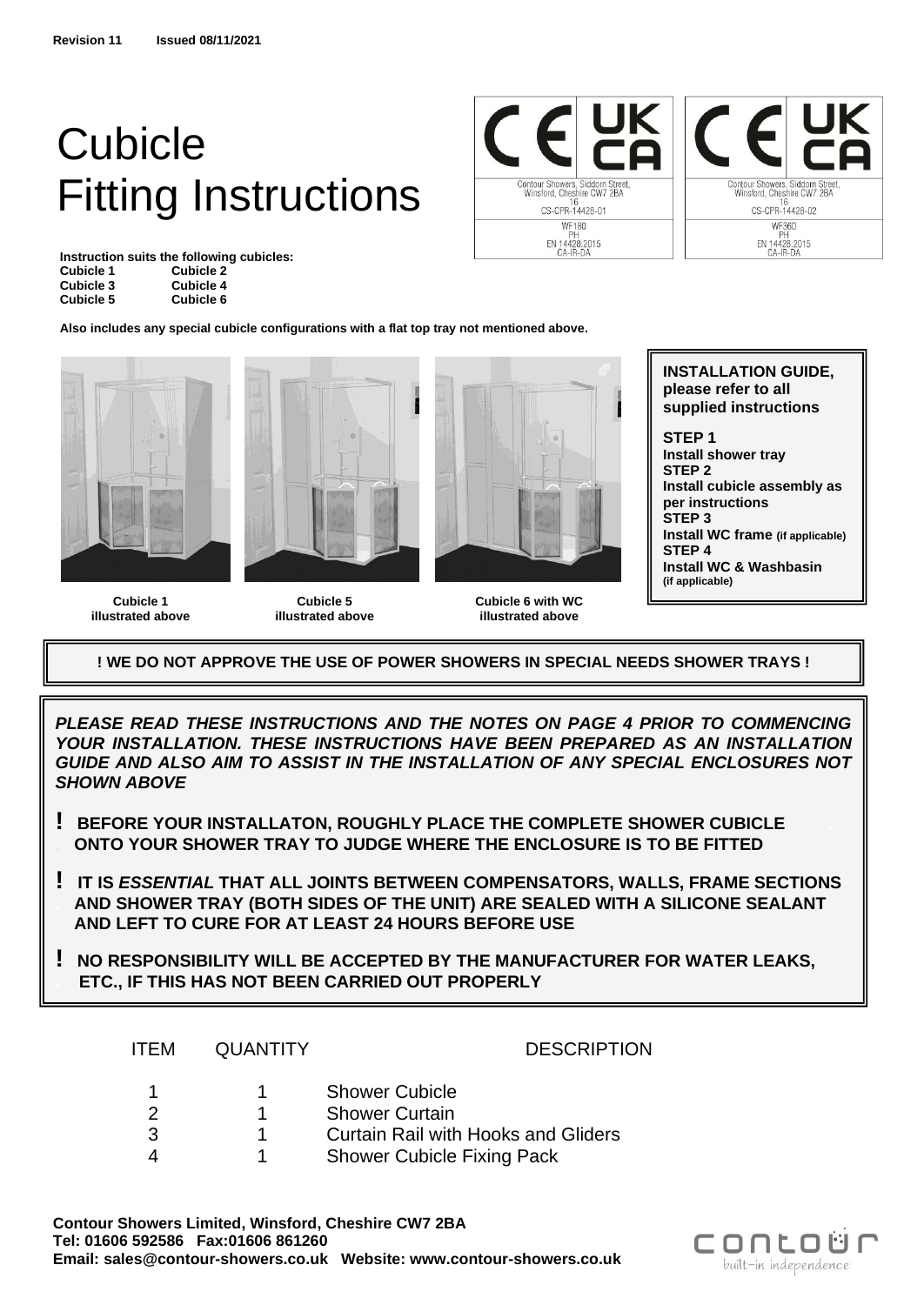# C U B I C L E S

- 1. Fit one of the side panels to back panel using the corner section, **FIG 1**. Ensure that the panels are fully inserted in the corner section. Fit the other side panel to back panel in the same way.
- 2. Position back fixing bar onto tray as shown in **FIG 2**. Mark holes through bar and pilot drill into tray with a 3mm drill. Apply silicone sealant to the contact area of the bar, then fix to the tray with No6 x 38mm countersunk screws supplied.
- 3. Fit side fixing bar(s) identical to back fixing bar ensuring that they butt together at the corners. Apply silicone sealant where the fixing bars meet, **FIG 2**
- 4. **NOTE!** Some cubicles only have a back and one side, so therefore will only require 2 fixing bars
- 5. Fit the back panel and two side panels over the fixing bars.
- *6. IMPORTANT! BEFORE FITTING PANELS ON TO THE TRAY, APPLY SILICONE SEALANT INTO THE UNDERSIDE CHANNEL OF THE PANELS BOTTOM RAIL AND CORNER SECTIONS, FIG 3*
- 7. Drill through pre-drilled holes in the back panel and two side panels with a 4.75mm drill bit and fix with the supplied plastic rivets. Ensure the sides of your cubicle are square when you do this, **FIG 4**
- 8. Fit the remaining door assembly into the corner sections, do not fix at this stage.
- 9. Ensure that all doors open and close freely, and that the bottom seal on the doors makes good contact with the surface of the shower tray.
- 10. Now that the doors are in the correct position, fix the door assembly to the corner sections using the plastic rivets supplied, as described in Step 7.
- 11. **NOTE!** The door hinges can be adjusted either up or down to obtain the correct position between the doors and the tray if necessary. slightly undo the screws in the hinges on the cubicle (not the doors) and slide the doors up or down to obtain the correct position. Re-tighten all the hinge screws when complete.









C.

ONLOU

built-in independence

**Contour Showers Limited, Winsford, Cheshire CW7 2BA Tel: 01606 592586 Fax:01606 861260 Email: sales@contour-showers.co.uk Website: www.contour-showers.co.uk**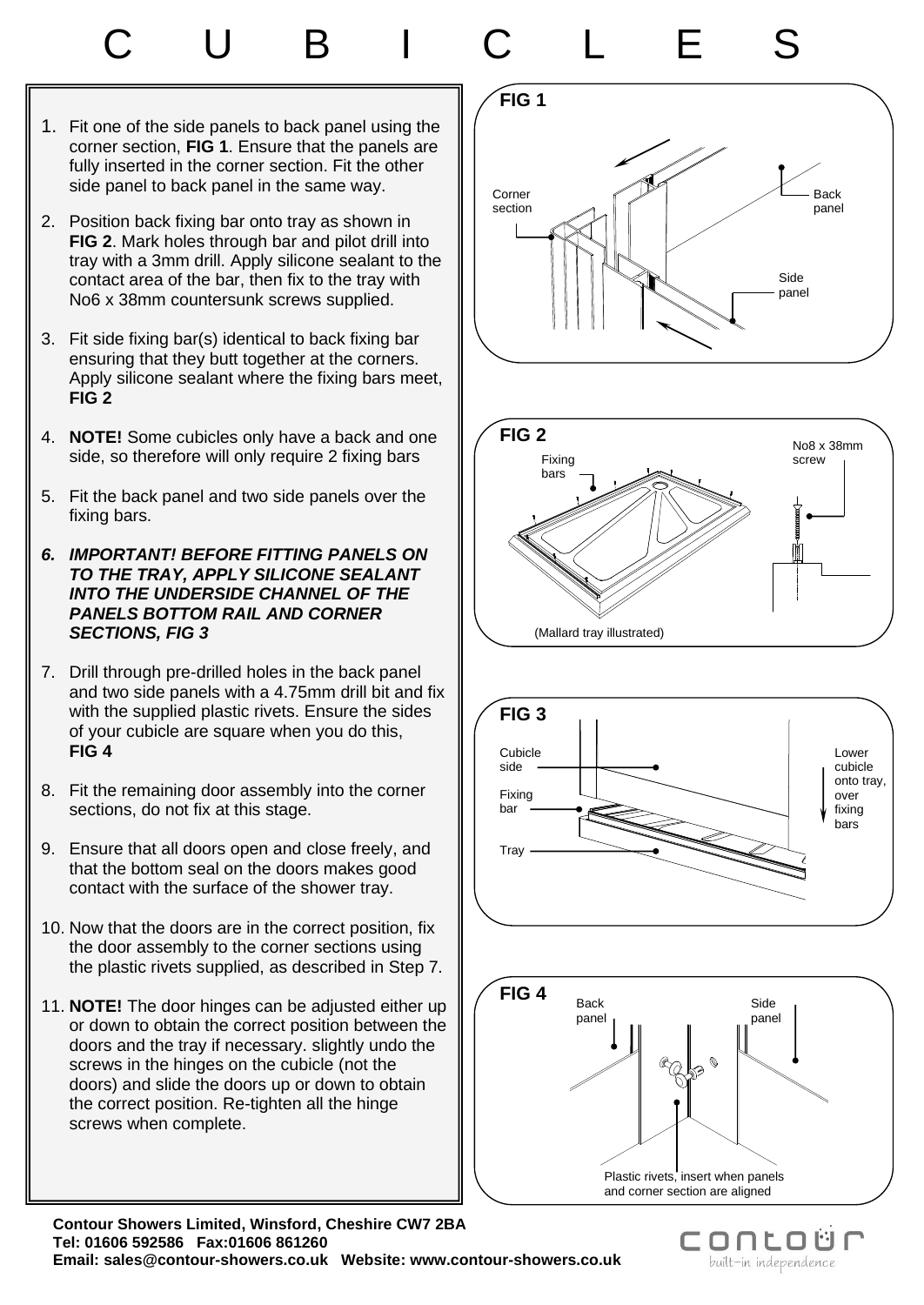# C U B I C L E S

- 11. To fit curtain rail, firstly slide the hooks and gliders into the rail and fit the end stops.
- 12.Place the curtain rail against the inside of the cubicle frame above the doors, ensuring that the rail is level with the top edge of the cubicle. Mark off and pilot drill holes in curtain rail and pilot drill 3.5mm holes into cubicle frame.
- 13.Fix the curtain rail to the cubicle frame with No8 x 32mm countersunk screws and white caps. Remember to fit the supplied white plastic washers between the curtain rail and cubicle frame, **FIG 5**.
- 14.Secure the shower cubicle to the wall by attaching the supplied wall brackets on the top of the back and side panels, **FIG 6**.
- 15. Drill holes in the wall with a No10 masonry drill bit, and pilot drill the panel using a 3.5mm drill. Insert rawl plugs and screw bracket to the wall using a No8 x 50mm pan head screws. Finally fix the bracket to the panel using No8 x 25mm pan head screw.

#### *NOTE! CUT THE BRACKET(S) FLUSH WITH THE BACK OR SIDE PANEL IF THEY PROJECT INTO THE CUBICLE.*

- 16. Use silicone sealant to seal the joints between the base of the cubicle and the tray on the inside only.
- 17. To fit the grab rail, firstly determine height the rail is to be set at, **FIG 7**
- 18. Mark the position on the vertical section of the back panel using pre-drilled hole in the grab rail bracket, **FIG 7**
- 19. Drill an 11mm hole in vertical section and fit the supplied Jacknut into the hole. Secure bracket using M6 x 30mm pan head bolt, **FIG 7**
- 20. Slide grab rail into the bracket and repeat Step 17 & 18, ensure the grab rail is level!
- 21. To fit the seat bars firstly determine the required seat height.
- 22. Mark the seat bar positions through the pre-drilled holes and pilot drill 3.5mm holes into the vertical cubicle frame. Secure bars with No8 x 13mm pan head screws and caps, **FIG 8**
- 23. **NOTE! Seat bars are suitable for seats with front legs and hook type bracket fittings.**









conto built-in independence